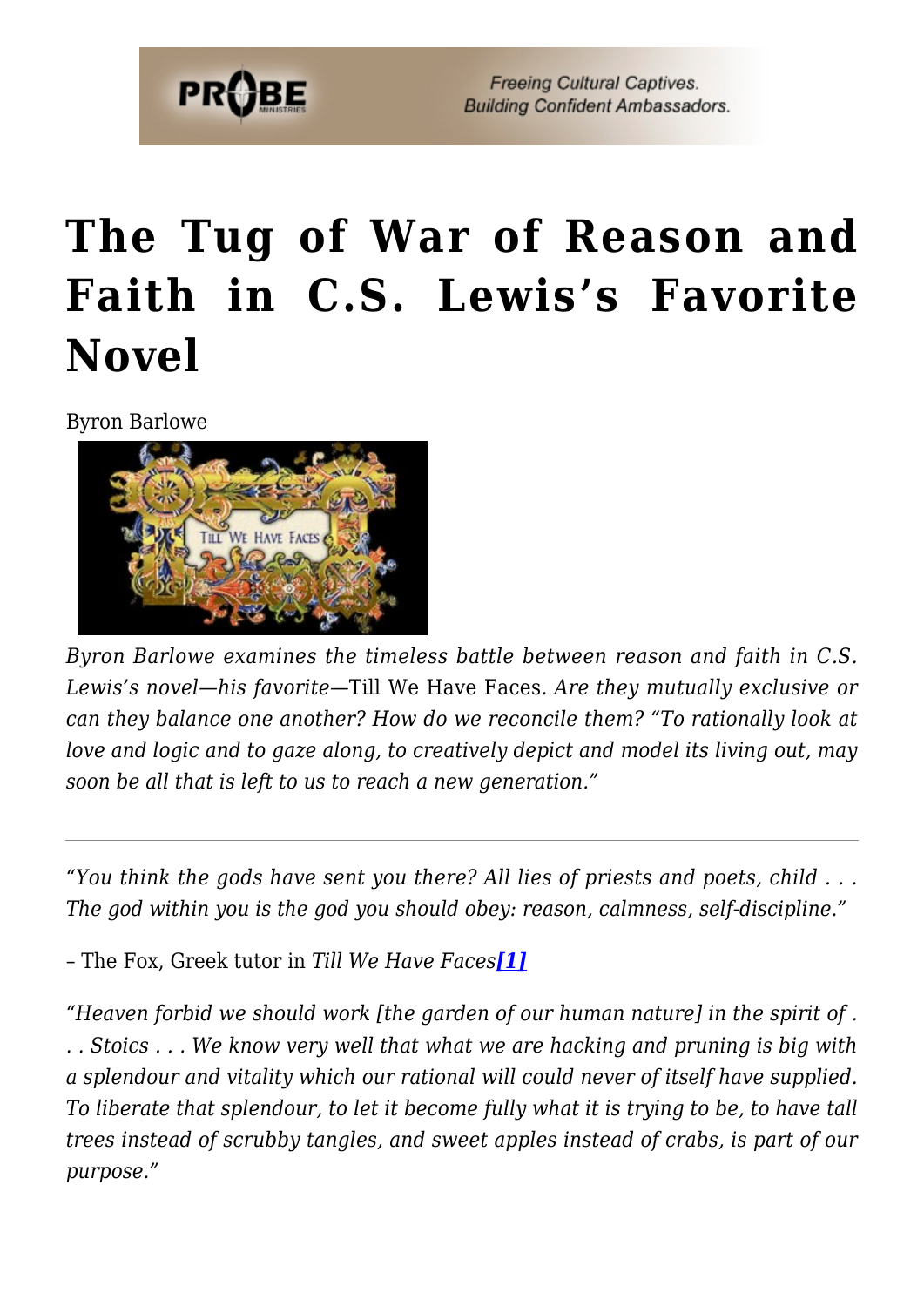

## *– C.S. Lewis*, *The Four Loves*[\[2\]](#page-8-1)

A strong relationship between C.S. Lewis's conceptions of Contemplation and Enjoyment persists throughout his novel *Till We Have Faces.* It seems most fruitful for today's apologist to examine two primary characters' relationship to the concepts in this way: the Greek slave-tutor known as the Fox, represents cold, hard, factual rationality which grudgingly gives a nod to the divine, but only in a limited, controlling way. He represents Stoicism more than any other school of thought. Meanwhile, the barbarian-pagan Priest of the god Ungit represents a less worldly wise, more mysterious and superstitious faith, rooted in earthy experience (fertility rites, blood sacrifice, etc.). Either worldview can limit human nature, truth and meaning. The Greek-infused contemplative life-view (nowadays seen most strongly in Modernism and its irreligious pupils), largely eschews the heartfelt experience of the latter, while the latter's religiosity often dismisses the thoughtful, discerning caution of the former. This artificially strict dichotomy and lack of balance shows forth at every turn in the Church today, creating a blindly loyal fideism with few answers for contemplative questions; or we see, in an overcorrection, a clinical, spiritless, formulaic religion of pure reason. The former, an unreflective *modus operandi,* chills—and according to testimonies of many apostates and atheists, creates—skeptics, who much like the Fox, seizing on pure reason, ceaselessly explain away the immaterial and numinous. In doing so they, like the Fox's star student Orual, act as plaintiffs against God or the gods. One apologist recently found that nearly all the young men he surveyed who serve as leaders of college atheist/agnostic groups in the U.S. were raised in church and attended Christian youth groups. Given the ubiquity of broken families, where little love borne of God-given freedom exists—much like the main character Orual's situation—and know-nothing, superstitious Christians, it is no wonder that a mass exodus of youth from the Church continues. One antidote to the current state of imbalance of Contemplation (reasoned examination toward applied wisdom) and Enjoyed faith (in Lewis's sense, experientially realized) may be to use and model the dual approach of Lewis's *The Four Loves* alongside *Till We*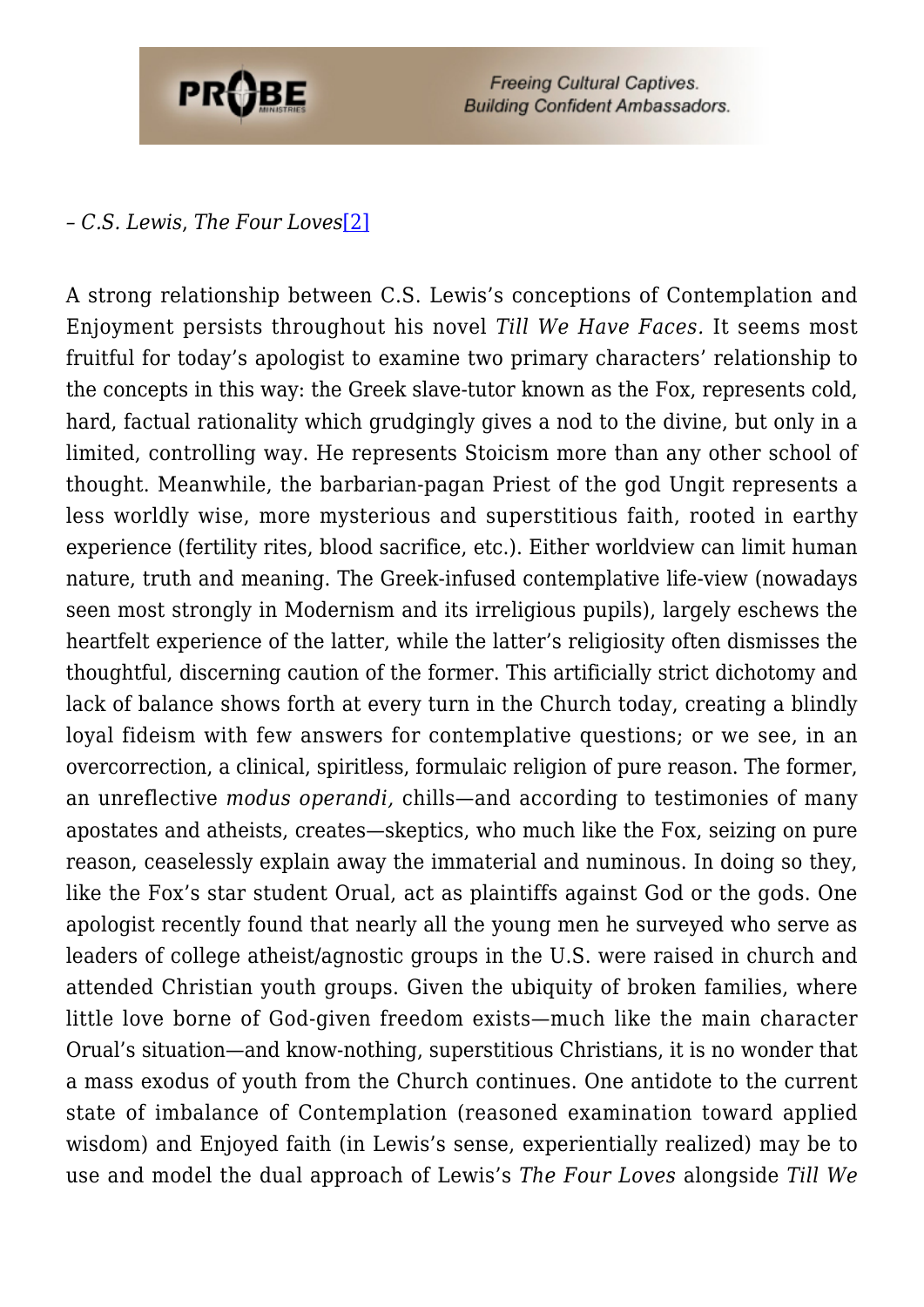

*Have Faces*. To rationally *look at* love and logic and to *gaze along*, to creatively depict and model its living out, may soon be all that is left to us to reach a new generation.

In the mythic *Till We Have Faces*, which we will discuss here, the dual (and often dueling) dynamics of reason (often couched in secularized religion) versus mystical religion (often superstitious) interplay in various characters. It may help to explore these chief characters Lewis creates to embody the story of clashing worlds and worldviews, as well as the Fox's prize student, Orual. Meanwhile, we will briefly attempt to apply the lessons Lewis teaches apologists into the modern milieu.

<span id="page-2-4"></span><span id="page-2-3"></span><span id="page-2-2"></span><span id="page-2-1"></span><span id="page-2-0"></span>First, Lewis revealed the predominant worldview, the Fox's philosophy, early in the novel as he tutored Orual. His Platonic views were summarized thus, "'No man can be an exile if he remembers that all the world is one city,' and 'Everything is as good or bad as our opinion makes it.'"[\[3\]](#page-9-0) As a well-taught classical Greek, he sets out to import real learning into the barbarian kingdom to which he is enslaved. Orual admired her "grandfather's" constant quest for knowledge and carried on his tendency to question, Socratically, all that went on. Yet, since her dear Fox, always the philosopher, seemed "ashamed of loving poetry ('All folly, my child'), she overachieves in philosophy to "get a poem out of him."[\[4\]](#page-9-1) Foretelling the dismissiveness and globalizing of the numinous by today's naturalistic thinkers, the Fox scoffs at surpranatural / supernatural explanations with a curt, "these things come about by natural causes." $[5]$  In an ancient instance of positive-mental-attitude-laced freethinking, he lectures, "we must learn, child, not to fear anything that nature brings."[\[6\]](#page-9-3) When Orual's sister Psyche goes about ostensibly healing the townspeople, and Orual asks about the validity of the claims, Fox the Naturalist characteristically keeps the options limited but somewhat open. "It might be in accordance with nature that some hands can heal. Who knows?["\[7\]](#page-9-4) Herein lies a bit of epistemic humility, somewhat disingenuous it seems, something this writer detects quite a lot among materialist-naturalists.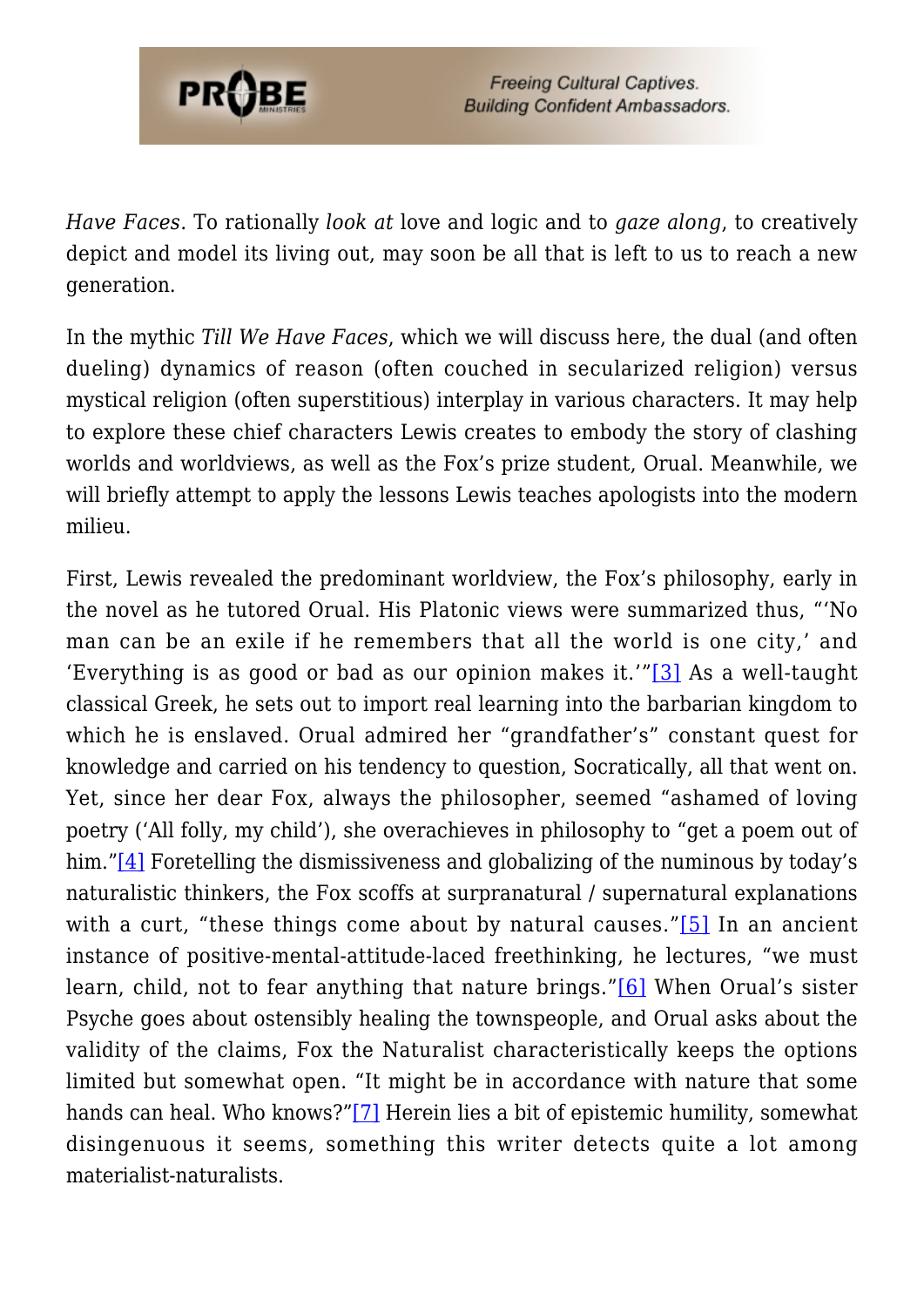

<span id="page-3-0"></span>The Fox's framework of Platonic forms emerges in his assessment of Psyche's ethereal beauty, "delight[ing] to say, she was 'according to nature'; what every woman, or even every thing, ought to have been and meant to be, but had missed by some trip of chance.["\[8\]](#page-9-5) While talk of gods peppered his language ("Ah, Zeus" and "by the gods"—more than curses?), fate seems to drive the universe's cause and effect. He considers suicide and opines about returning to the elements in death, fatefully acquiescing, to which Orual beseeches, "But, Grandfather, do you really *in your heart* believe nothing of what is said about the gods and Those Below? But you do . . . you are trembling." His Gnostic-tinged response: the body fails me. I am a fool, being trapped in it so  $\log$  [9] From what little the writer knows of Greek theology, its progeny thrives in and out of the Church today as an admixture of practical atheism, pantheism and pragmatism. Lewis sneaks in the side door of the skeptical fortress by characterizing so strongly the Fox, whose loving humanity belies his deadening philosophy. If Lewis's retelling of ancient myth can be refashioned again, or better, simply read, truth and meaning may get through.

<span id="page-3-4"></span><span id="page-3-3"></span><span id="page-3-2"></span><span id="page-3-1"></span>On the second worldview, Lewis sets forth the theme of a grounding darkness, holy and otherworldly, chiefly through the pagan Priest of the local goddess Ungit. The Priest served as prophet, harbinger of judgment. He repeats the warning of Ungit's all-hearing ears and vengefulness to the irreligious king on two occasions[\[10\]](#page-9-7) He carries out shadowy, ancient rituals without explanation and in dark places, sticky with blood offerings. Even outside the dank and sacred temple, "every hour the Priest of Ungit walked around [the sacred fire]," narrates Orual, "and threw in the proper things."[\[11\]](#page-9-8) Throughout, Lewis equates the *holy* with the mysterious, the hidden and darkened. Divine silence, corresponding to the biblical God's hiddenness and holiness, presents as a major theme of *Till We Have Faces.* The Priest offers few and brief explanations.[\[12\]](#page-9-9) The god judging Orual in the afterlife allows her lifelong complaints to speak for themselves. Her resultant epiphany balances the equation between reason and religion, witty words and wordless (if corrupted) wisdom, and reconciles the silence: "I saw well why the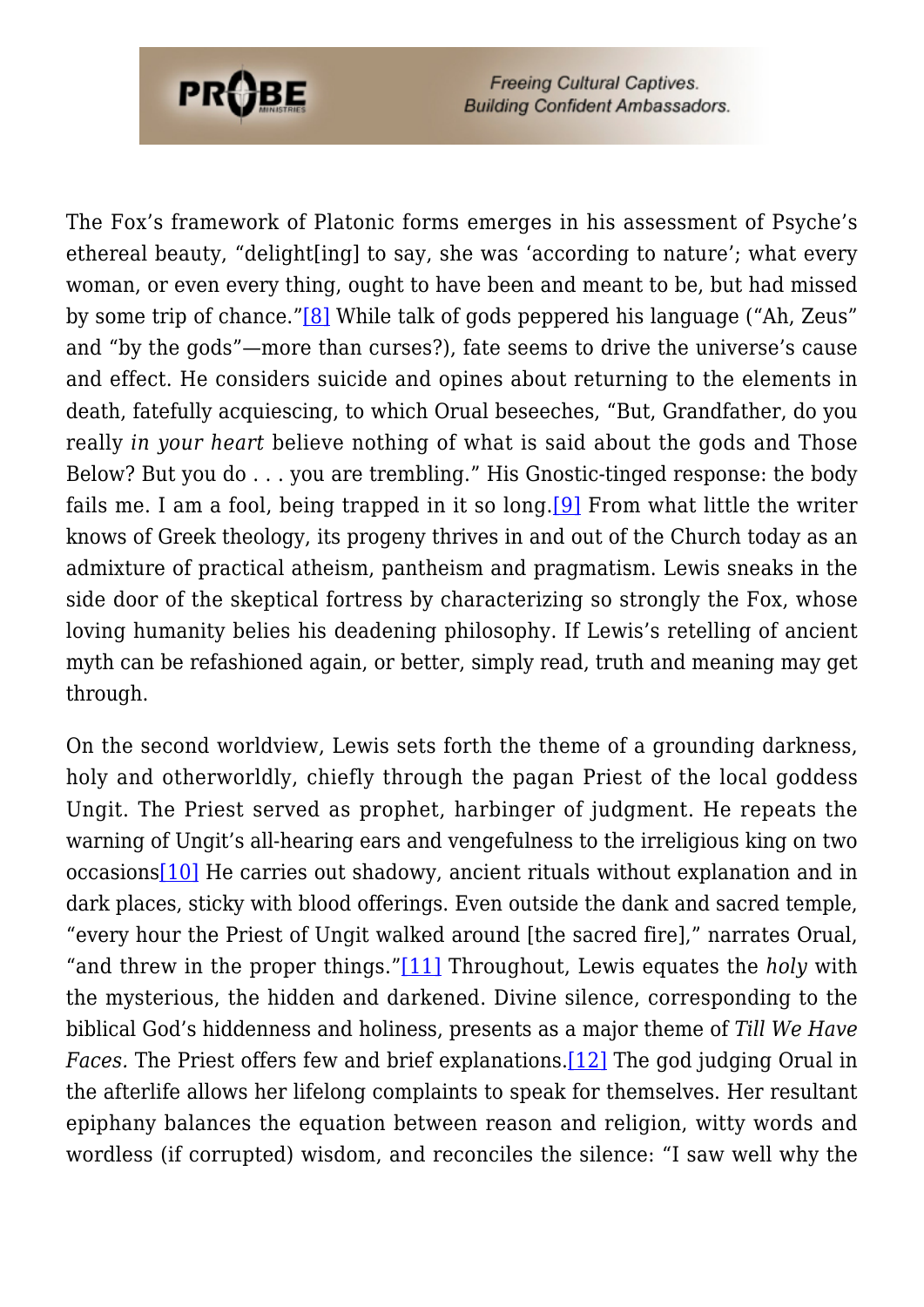

<span id="page-4-0"></span>gods do not speak to us openly, nor let us answer. Till that word [of inner secret] can be dug out of us, why should they hear the babble we think we mean?"[\[13\]](#page-9-10) These characters serve as foils for one another, a creative way to tie Modern rationalism to man's inexorable and entirely unnatural acknowledgment of both the spiritual, or numinous and the moral law.

Sixteen years previous, Lewis had published *The Problem of Pain*, wherein he explores this undeniable yet insanely irrational or rather supernaturally revealed sense of numinous awe and moral law inherent in every man and culture. As if foreshadowing the clash of worldviews in discussion, Lewis writes, "Man . . . can close his spiritual eyes against the Numinous, if he is prepared to part company with half the great poets and prophets of his race, with his own childhood, with the richness and depth of uninhibited experience [the Fox, to a high degree, or] . . . He can refuse to identify the Numinous with the righteous, and remain a barbarian, worshipping sexuality, or the dead, or the lifeforce, or the future [the old Priest]."[\[14\]](#page-9-11) The concepts of Contemplation and Enjoyment intertwine through a scholar and a man of the altar, through the gods and humans alike. In life and in myth, "men, and gods, flow in and out and mingle."[\[15\]](#page-9-12)

<span id="page-4-6"></span><span id="page-4-5"></span><span id="page-4-4"></span><span id="page-4-3"></span><span id="page-4-2"></span><span id="page-4-1"></span>The Fox's and Priest's views of one another and each other's worldview clashed like contemporary apologetic debates. The Fox saw the Priest's work as "mischief" $[16]$  and nonsense. "A child of six would talk more sense" was the Fox's response to the apparent contradictions of the Priestly doctrines regarding the Great Offering.[\[17\]](#page-9-14) Contrarily, the Priest reflexively dismisses the Fox's Greek wisdom. According to Orual, "like all sacred matters, [a sacred, acted ritual] is and it is not (so that it was easy for the Fox to show its manifold contradictions).["\[18\]](#page-9-15) Yet, "even Stoicism finds itself willy-nilly bowing the knee to God.["\[19\]](#page-9-16) The Fox at times let down his learned persona, evidencing the axiom that man is inherently religious. Yes, he gave a regular nod to the gods, and at the birth of Orual's sister Psyche he says wistfully, almost wishfully, "Now by all the gods . . . I could almost believe that there really is divine blood in your family." Though his comment regards the family bloodline, one picks up here and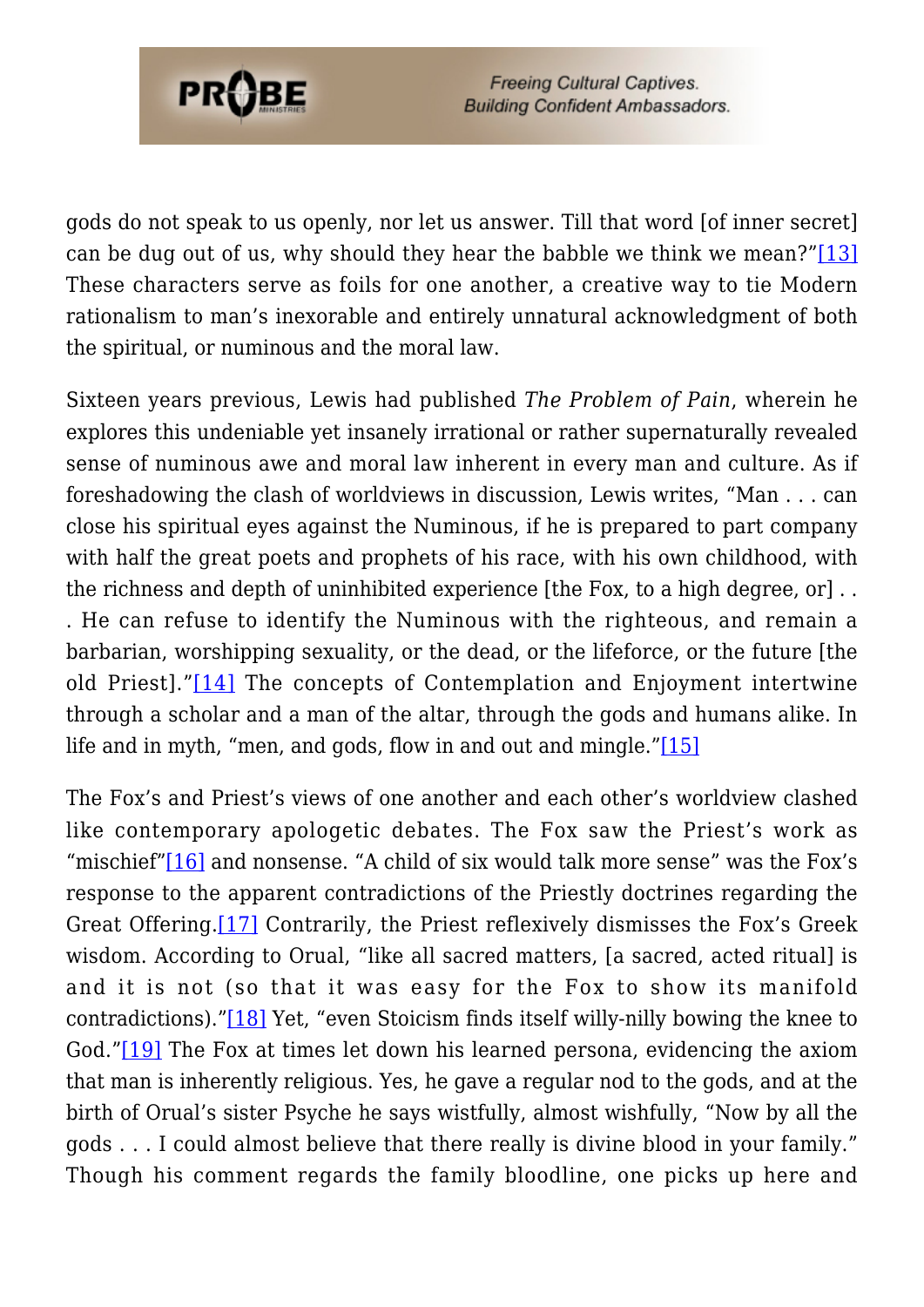

elsewhere a religious man, who then quickly covers the sentiment with appeals to reason, even rationalization. Such characterization seems both autobiographical on Lewis's part and testimony to his many dealings with materialist, humanist, secularist, liberal Christian, and unbelieving scholars and laymen.

<span id="page-5-1"></span><span id="page-5-0"></span>The Priest's mythical, experiential religious conviction versus the Fox's worldly wisdom weaves itself through a climactic showdown. A death sentence falls on Psyche as the Accursed, to be offered to the goddess Ungit. (Here is the clash of wills between man and the divine in a crisis of state and religion so often seen in history.[\[20\]\)](#page-9-17) "Ungit will be avenged. It's not a bull or ram [sacrifice] that will quiet her now," pronounces the Priest.[\[21\]](#page-10-0) He mentions "the Brute," who legend says will take away the human sacrifice. In classic rational fashion, the King challenges, "Who has ever seen this Brute . . . What is it like, eh?" In this moment, the Fox presents himself as the King's counsellor, living out his reasonable *raison d'etre*. Prosecution-style, he determines that the Brute only exists as an image, a shadow, six-year-old nonsense. The Priest dismisses this as "the wisdom of the Greeks," and seeks the peoples' fear as a fallback position. (Interestingly, many who either believe in or dismiss the supernatural and mystical seek strength in numbers, popular opinion to make their case, which is no argument at all.) The high stakes exchange illustrates the gravity and consequences of the age-old clash. If religion is to be followed, it must be regulated by reason; if reason is to properly play its part, it must bow to realities beyond its grasp.

<span id="page-5-3"></span><span id="page-5-2"></span>The Priest and Fox provide an extremely stark contrast of views during this conflict. The Fox presents a compare-and-contrast list of the Priest's teachings, revealing what he believes defies the Law of Non-Contradiction.[\[22\]](#page-10-1) The Priest first responds to the abstractions by appeal to concrete realities. Greek wisdom "brings no rain and grows no corn." He portrays such constricting logic as unable to offer "understanding of holy things . . . demand[ing] to see such things clearly, as if the gods were no more than letters written in a book . . .nothing," he continues, "that is said clearly [about the gods] can be said truly about them . . . Holy wisdom is not clear and thin like water, but thick and dark like blood.["\[23\]](#page-10-2)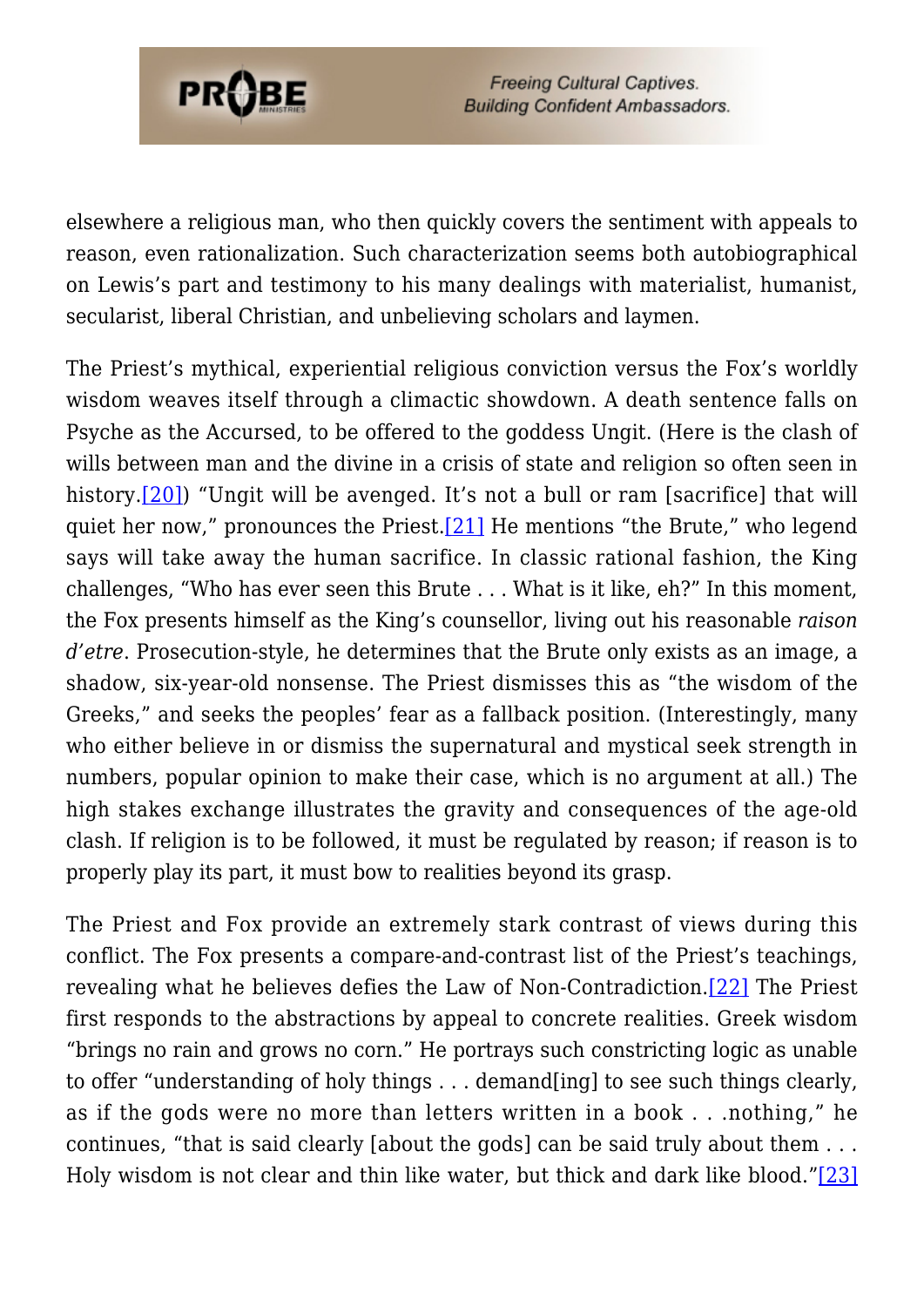

The apologist cannot help but think of the frustration of trying to communicate the mysterious paradoxes of spiritual truth and meaning to skeptics who demand only linear logic from a naturalist point of view. (The Fox continually appeals to "the Nature of things" and says "according to Nature.") One must also guard against becoming Fox-like, limiting inquiry and explanation merely to that accessible to the physical senses and human reason. Either philosopher or accommodating priest / poet can make that mistake; via their opposite approaches, whether overly from man's reason or God's assumed reasons, deny the paradoxes of reality.

<span id="page-6-0"></span>Ironically, Orual's conversion to real belief in the numinous—halting and yearslong—begins during this fight. Though she'd "have hanged the Priest and made the Fox a king" if she could, she realized the power lay in the Priest's position.[\[24\]](#page-10-3) Her convincing comes in a climactic moment, when pressed at literal knifepoint to stop prophesying the unwelcome judgment, the Priest shows unearthly peace, calm, and indeed a willingness to die. "While I have breath," he intoned, "I am Ungit's voice." Resolute and full of faith at death's door, his was evidence beyond reason, much as the testimony of Christ's Apostles in their martyrdoms. This was not lost on Orual, who narrates, "The Fox had taught me to think—at any rate to speak of—the Priest as of a mere schemer and a politic man" who pretended and said whatever would provide him power or gain, in Ungit's name[.\[25\]](#page-10-4) The Fox's prize student now saw through personal experience—the kind he taught her to guard against—that the Priest was sincere unto death. "He was sure of Ungit."[\[26\]](#page-10-5) He may have been mistaken or misled, but he did not pretend. One of the modern apologist's greatest arguments is a convinced life and a faith, well-tested, sometimes right in front of the skeptic. The ultimate witness: a life and death scenario.

<span id="page-6-2"></span><span id="page-6-1"></span>After a lifetime, in the afterlife, the Fox repents of his constraints and biases of the supernatural and religious. In this, Lewis communicates a truth applicable today. "I taught [Orual], as men teach a parrot, to say 'Lies of poets,' and 'Ungit's a false image.' . . . I never told her why the old Priest got something from the dark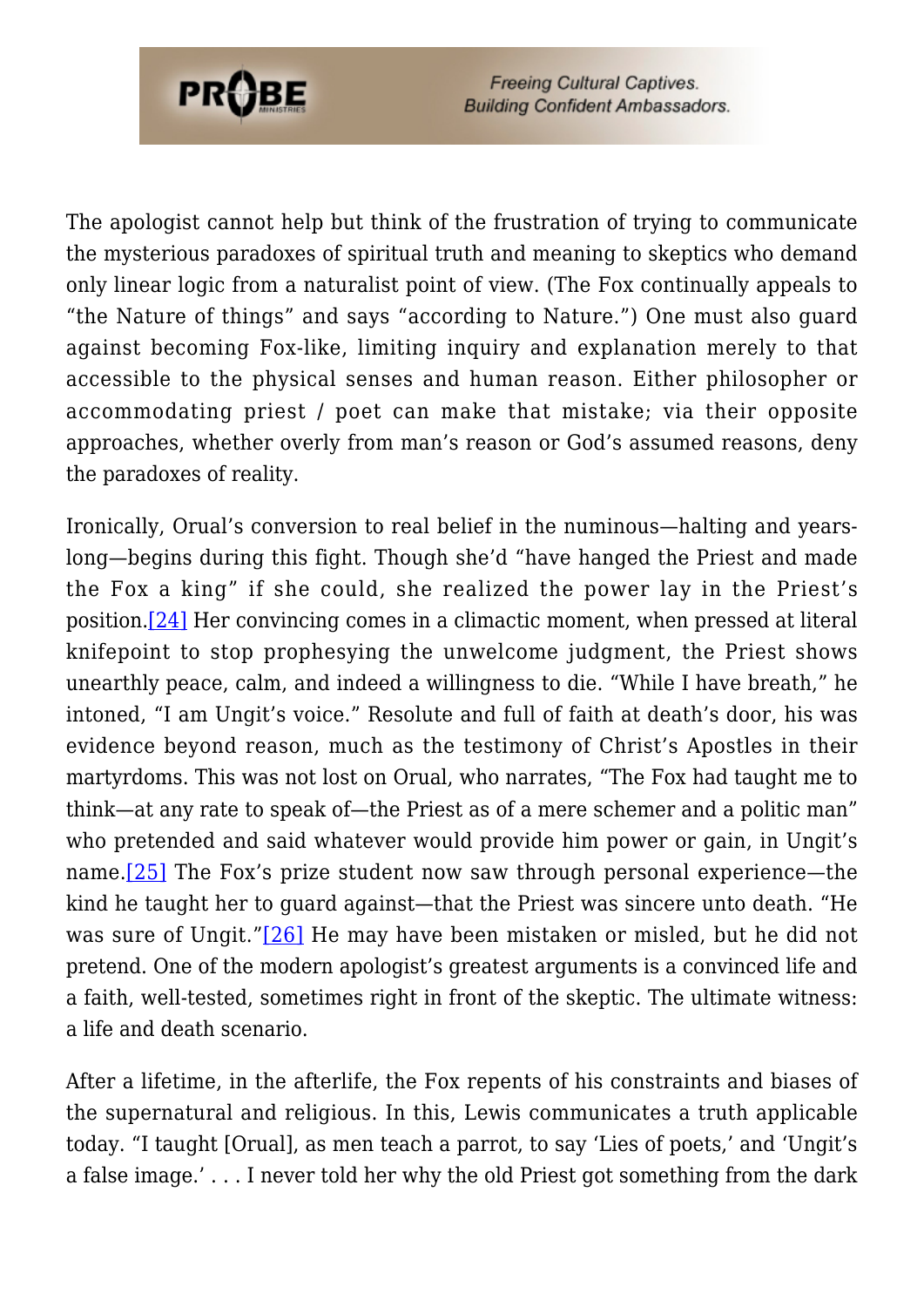

<span id="page-7-0"></span>House [of Ungit] that I never got from my trim sentences . . . I made her think a prattle of maxims would do, all thin and clear as water."[\[27\]](#page-10-6) How like so many testimonies of those who, in our day, come to Christ after years of dismissing and rationally ruling out the reality of the transcendent. Words are cheap and book knowledge only gets one so far, the Fox admits. What a mirror of teachers who lead people of faith away from that which requires revelation using smartsounding verbiage. Hence, for those enamored with the Richard Dawkinses of our time, a reading of this novel may be the foxiest way of all to reach them.

<span id="page-7-1"></span>Orual is a product of her own Need-Lov[e\[28\]](#page-10-7), which is serviced alternately by her Fox-taught Greek rationalism and belief in humanoid gods, whom she thinks she can control. As a young woman being flirted with by a prince on the lam, she characteristically staunches true emotions. "I had a fool's wish to lengthen" the encounter, she says. "But I came to my senses." On her odyssey to save her sister from a supposedly evil god, Orual blocks every sentiment with controlling motherly logic, eschewing all glimpses of and desires for the divine. She chooses to outwit the gods. She ends up the pawn in the hands of the gods, however gracious, that she fancied to be her equals.

<span id="page-7-2"></span>The Orual-Queen-Psyche's-twin character spends a lifetime employing Greek wisdom learned under the Fox to seek out life's mysteries of human and divine relations, up to the bittersweet end, constantly denouncing the gods for the woes she experiences. Face to face with divinity, her bitter hiding reveals her glorious humanity. Now, true-faced, she is free. Up until then the helpless, yet defiantly and impressively skillful independence she exhibits as a mothering sister, and later as regent, so well illustrate fallen human defiance of the true God of the Bible, seen most vividly in well-educated apostates and atheists today. Those unbelievers, consumed by angry confusion regarding suffering and life's seeming futilities, should find both empathy and resolution in this novel[.\[29\]](#page-10-8) While doing excellently (in human terms) for a lifetime, as Orual did, one can still deny the existence of the divine while cursing the god's or God's supposed effects on mere mortals. Orual's torturous private thought life increasingly revealed her sin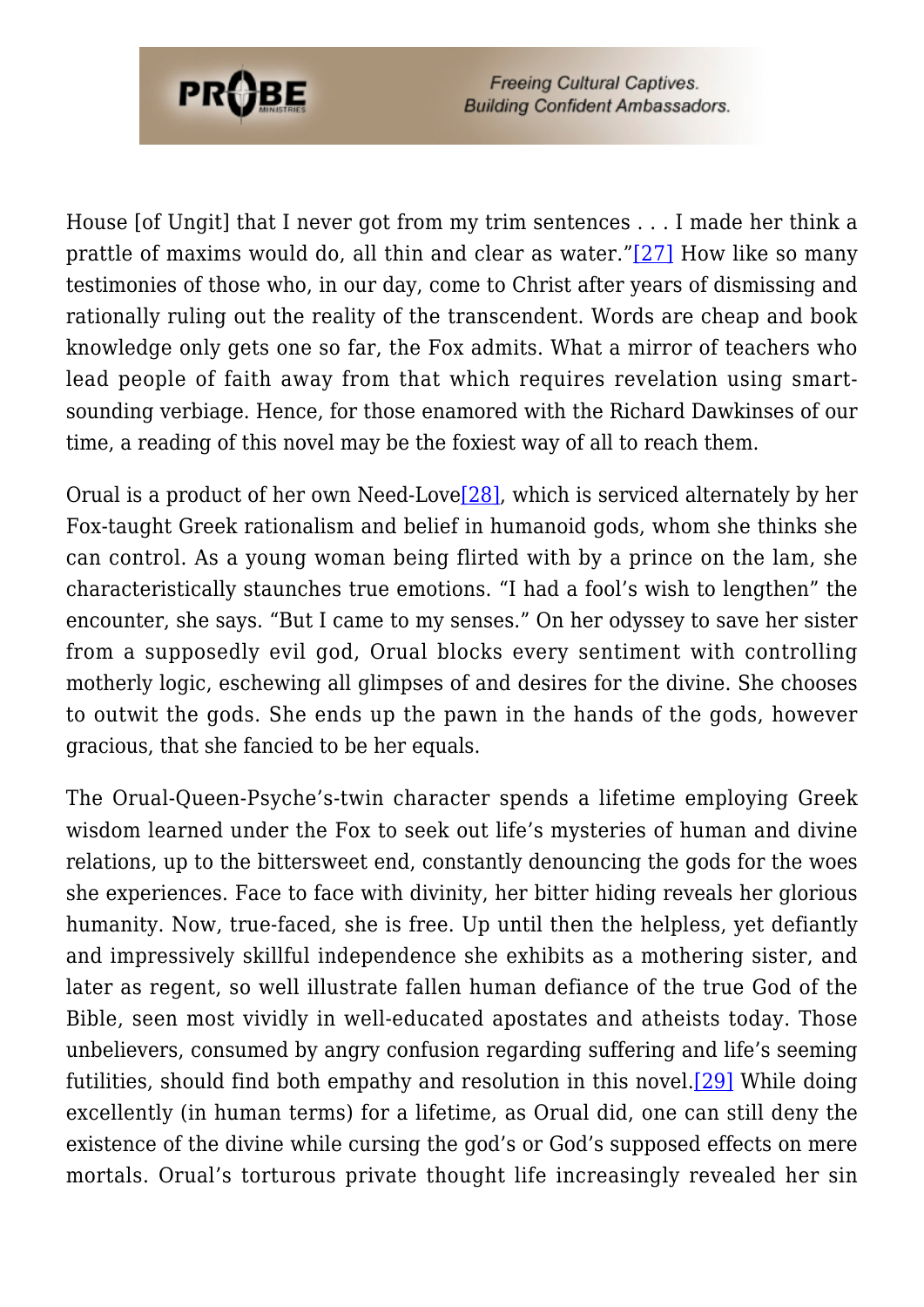

nature, which she turned back into ravings against the fate of the gods. Control was her only weapon, until the deaths of all who propped up her life and kingdom, and until visions of her corrupted affections forced humility upon her. Such desperate machinations to live a meaningful life in the face of deadening routine punctuated by tragedy, in turn, raises the biggest questions of life: Why are we here? Are we mere mortals or eternal beings with a destiny? If the latter, what or who determines our fate—is there really meaningful choice or only divine whim or something else? Lewis creates multi-layered characters who live out the quest for ultimate answers.

<span id="page-8-2"></span>In another resolution of sorts, the myth comes full circle through the Fox and priesthood back to Greece. Arnom, the new Priest of Ungit, adds a notation on Orual's book (at our novel's end) entreating anyone travelling to Greece to take it there,[\[30\]](#page-10-9) which may ironically imply that the barbarians had something to teach the world's greatest philosophers. Likelier, Arnom, who put himself under the tutelage of the Fox, meant to dedicate the Queen's life saga to a greater civilization. Is this a symbolic merging and maturing of the two schools of thought and faith? A reference to Arnom as "priest of Aphrodite," likely indicates his fuller "Greekification." Whether this change was for ill, good or neutral is hard to say. Perhaps the former priest of the crude barbarian goddess Ungit was effectively sending a message, as if to preach: "To those in Greece, supreme land of learning and reason, place of the gods of the philosophers, we commend you this account of a Being beyond description who revealed our Queen's aching fallenness, journey into redemption, and glorified revelation as a goddess in her own right." This writer's weak grasp of Greek mythology and theology notwithstanding, it seems clear Lewis offers much resolution of reason and religion, of the contemplative and the Enjoyed, however incomplete it must naturally be.

<span id="page-8-0"></span>[\[1\]](#page-0-0) C.S. Lewis, *Till We Have Faces*, (San Diego and New York: A Harvest Book / Harcourt, 1956), 302-303.

<span id="page-8-1"></span>[\[2\]](#page-0-1) C.S. Lewis, *The Four Loves*, (San Diego and New York: A Harvest Book /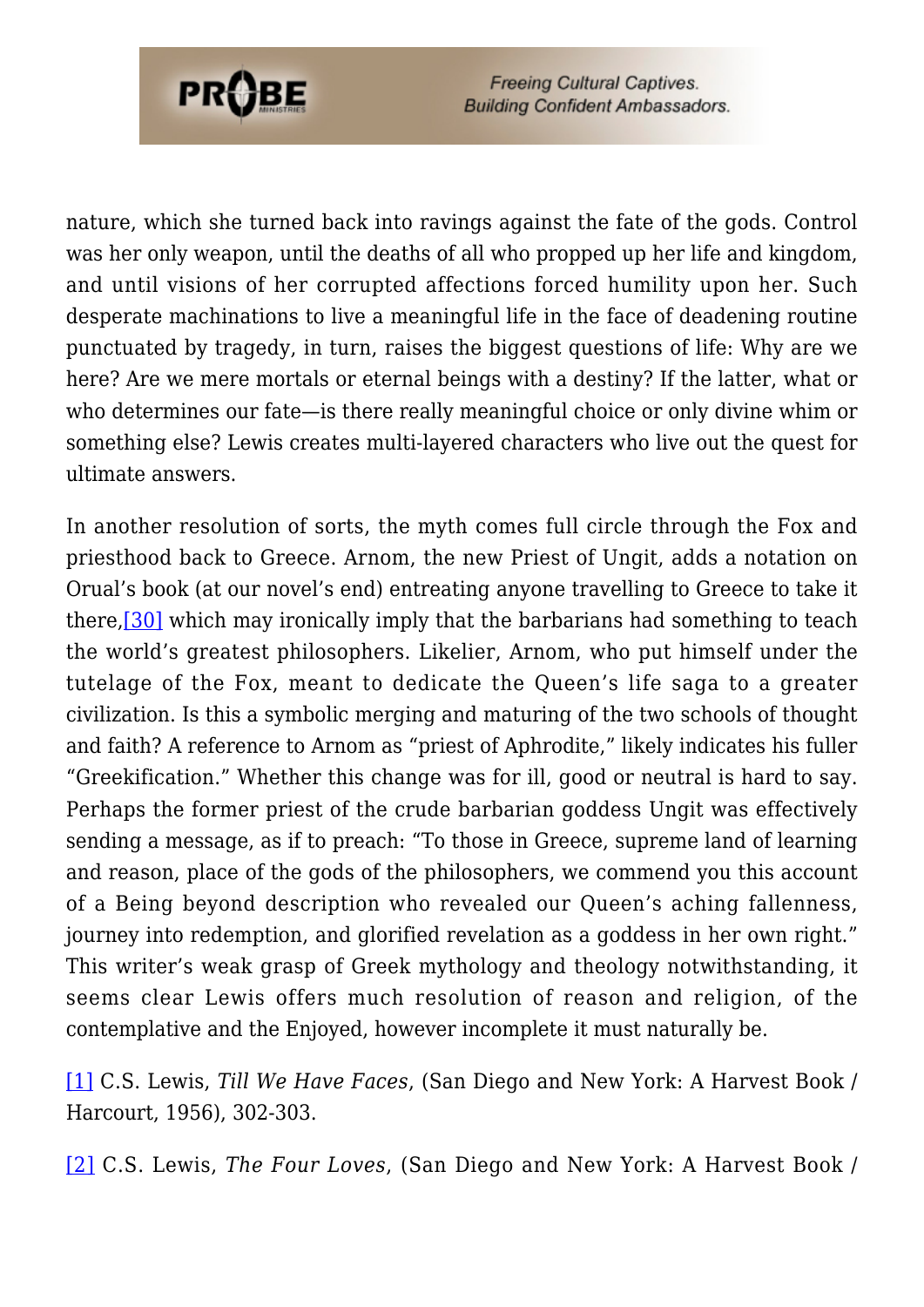

Harcourt, 1960), 117.

- <span id="page-9-0"></span>[\[3\]](#page-2-0) Lewis, *Till We Have Faces*, 7.
- <span id="page-9-1"></span>[\[4\]](#page-2-1) Ibid., 8.
- <span id="page-9-2"></span>[\[5\]](#page-2-2) Ibid., 10.
- <span id="page-9-3"></span>[\[6\]](#page-2-3) Ibid., 14.
- <span id="page-9-4"></span>[\[7\]](#page-2-4) Ibid., 31
- <span id="page-9-5"></span>[\[8\]](#page-3-0) Ibid., 22.
- <span id="page-9-6"></span>[\[9\]](#page-3-1) Ibid., 17-18.
- <span id="page-9-7"></span>[\[10\]](#page-3-2) Ibid., 15,54.
- <span id="page-9-8"></span>[\[11\]](#page-3-3) Ibid., 14.
- <span id="page-9-9"></span>[\[12\]](#page-3-4) Ibid., 15-16, etc.
- <span id="page-9-10"></span>[\[13\]](#page-4-0) Ibid., 293-294.
- <span id="page-9-11"></span>[\[14\]](#page-4-1) Lewis, *The Problem of Pain* (New York: HarperCollins, 1940), 14-15.
- <span id="page-9-12"></span>[\[15\]](#page-4-2) Lewis, *Till We Have Faces*, 301.
- <span id="page-9-13"></span>[\[16\]](#page-4-3) Ibid., 33.
- <span id="page-9-14"></span>[\[17\]](#page-4-4) Ibid., 49.
- <span id="page-9-15"></span>[\[18\]](#page-4-5) Ibid., 268.
- <span id="page-9-16"></span>[\[19\]](#page-4-6) Lewis, *The Problem of Pain*, 13.
- <span id="page-9-17"></span>[\[20\]](#page-5-0) From the little the writer knows of Plato's *Republic*, there seem to be echoes